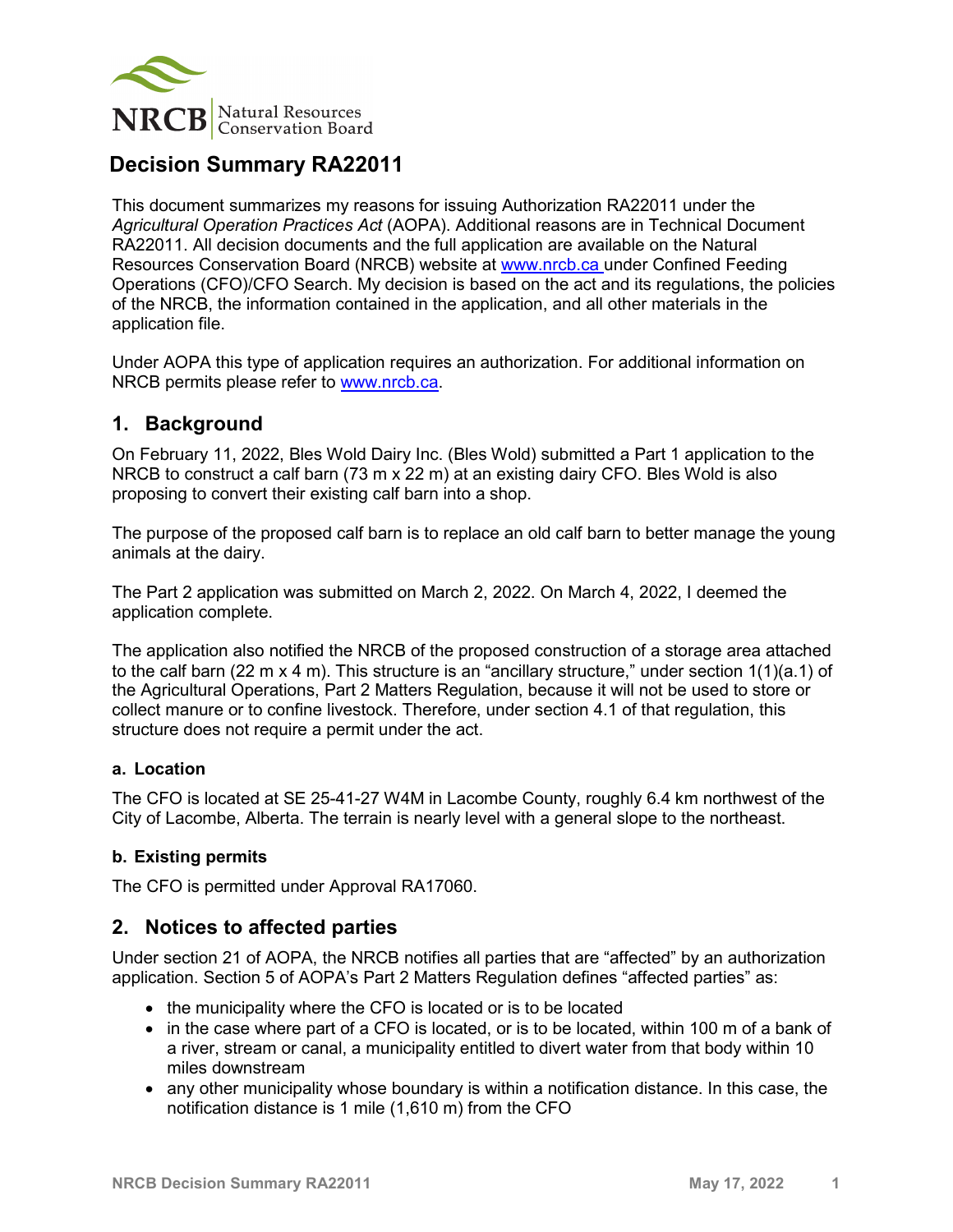A copy of the application was sent to Lacombe County, which is the municipality where the CFO is located.

#### **3. Notice to other persons or organizations**

Under NRCB policy, the NRCB may also notify persons and organizations the approval officer considers appropriate. This includes sending applications to referral agencies which have a potential regulatory interest under their respective legislation.

Referral letters and a copy of the complete application were emailed to Alberta Health Services (AHS); Alberta Environment and Parks (AEP); and Alberta Agriculture, Forestry and Rural Economic Development (AFRED).

I did not receive responses from these referral agencies.

### **4. Municipal Development Plan (MDP) consistency**

I have determined that the proposed construction is consistent with the land use provisions of Lacombe County's municipal development plan. (See Appendix A for a more detailed discussion of the county's planning requirements.)

### **5. AOPA requirements**

With respect to the technical requirements set out in the regulations, the proposed construction:

- Meets the required AOPA setbacks from all nearby residences (AOPA setbacks are known as the "minimum distance separation" requirements, or MDS)
- Meets the required AOPA setbacks from springs, and common bodies of water
- Has sufficient means to control surface runoff of manure
- Meets AOPA groundwater protection requirements for the design of floors and liners/protective layers of manure storage facilities and manure collection areas

With the terms and conditions summarized in part 9, the application meets all relevant AOPA requirements. The exemption that is required to address the AOPA requirements around the 100 m water well setback is discussed in the following parts of this decision summary.

### **6. Responses from the municipality**

Directly affected parties are entitled to a reasonable opportunity to provide evidence and written submissions relevant to the application, and are entitled to request an NRCB Board review of the approval officer's decision. Not all affected parties are "directly affected" under AOPA.

Municipalities that are affected parties are identified by the act as "directly affected." Lacombe County is an affected party (and directly affected) because the proposed facilities are located within its boundaries.

Ms. Allison Noonan, planning services administrative assistant with Lacombe County, provided a written response on behalf of the county. Ms. Noonan stated that the application is consistent with Lacombe County's municipal development plan (MDP), and that the county has no issues or concerns with the proposal. The application's consistency with Lacombe County's MDP is addressed in Appendix A, attached.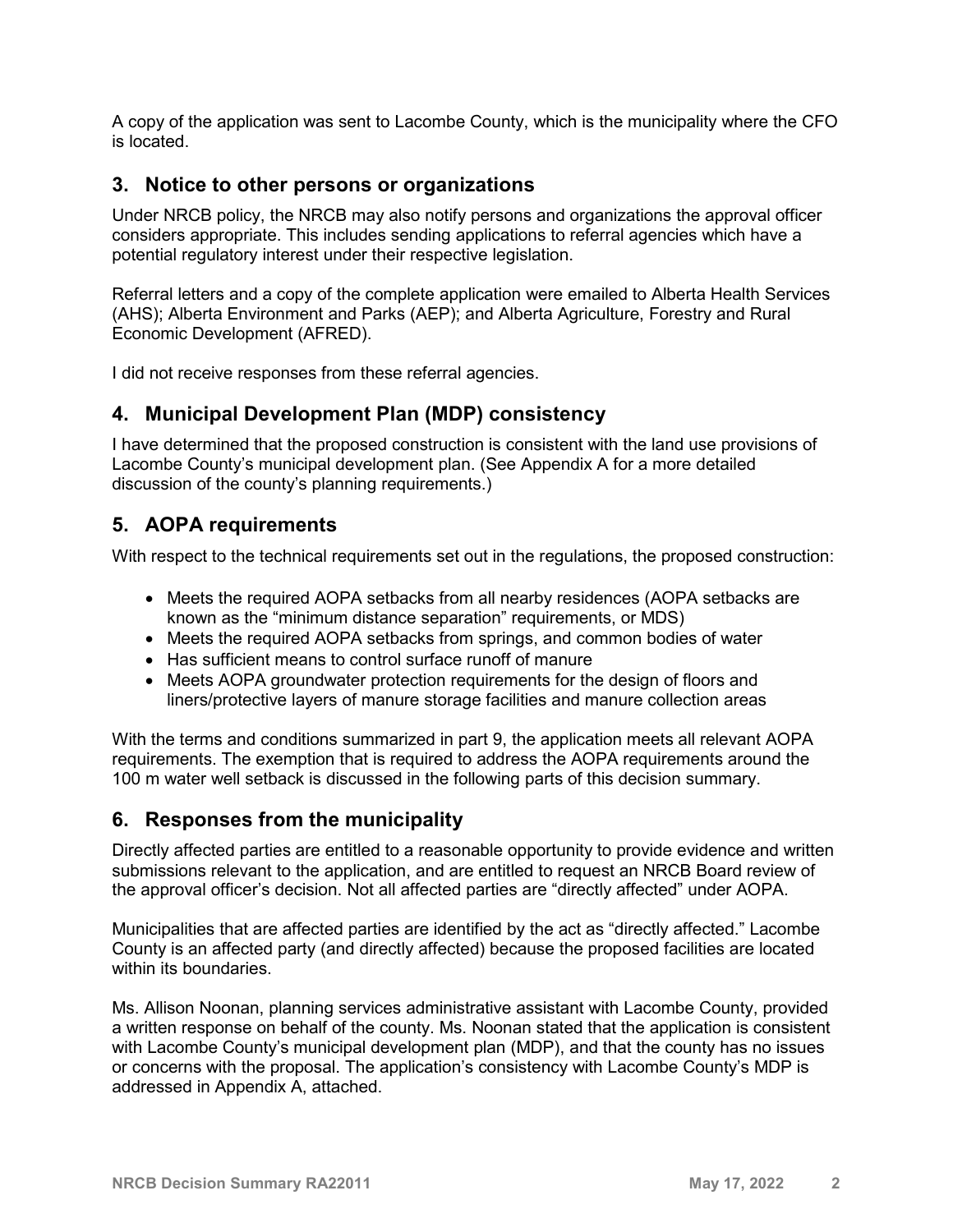# **7. Environmental risk of facilities**

New CFO facilities which clearly meet or exceed AOPA requirements are automatically assumed to pose a low risk to surface and groundwater. However, there may be circumstances where, because of the proximity of a shallow aquifer, or porous subsurface materials, an approval officer may require surface and/or groundwater monitoring for the facilities. In this case a determination was made that monitoring is not required.

When reviewing a new authorization application for an existing CFO, NRCB approval officers assess the CFO's existing buildings, structures, and other facilities. In doing so, the approval officer considers information related to the site and the facilities, as well as results from the NRCB's environmental risk screening tool (ERST). The assessment of environmental risk focuses on surface water and groundwater. The ERST provides for a numeric scoring of risks, within either a low, moderate, or high-risk range. (A complete description of this tool is available under CFO/Groundwater and Surface Water Protection on the NRCB website at [www.nrcb.ca.](http://www.nrcb.ca/)) However, if those risks have previously been assessed, the approval officer will not conduct a new assessment, unless site changes are identified that require a new assessment, or the assessment was supported with a previous version of the risk screening tool and requires updating. See NRCB Operational Policy 2016-7: Approvals, part 8.13.

In this case, the risks posed by Bles Wold's existing CFO facilities were assessed in 2016 and 2017 using the ERST. According to those assessments, the facilities posed a low potential risk to surface water and groundwater.

The circumstances have not changed since those assessments were done. As a result, a new assessment of the risks posed by the CFO's existing facilities is not required.

## **8. Exemptions**

I determined that the proposed calf barn is located within the required AOPA setback from a water well. As explained in Appendix B, an exemption to the 100 metre water well is warranted due to the construction and location of the water well from the proposed barn. In addition the calf barn having a concrete floor to protect groundwater, and walls and a roof to prevent surface runoff.

### **9. Terms and conditions**

Authorization RA22011 permits the construction of a calf barn.

Authorization RA22011 contains terms that the NRCB generally includes in all AOPA authorizations, including terms stating that the applicant must follow AOPA requirements and must adhere to the project descriptions in their application and accompanying materials.

In addition to the terms described above, Authorization RA22011 includes conditions that generally address construction deadlines, document submission, converting a CFO facility into a shop, and construction inspections. For an explanation of the reasons for these conditions, see Appendix C.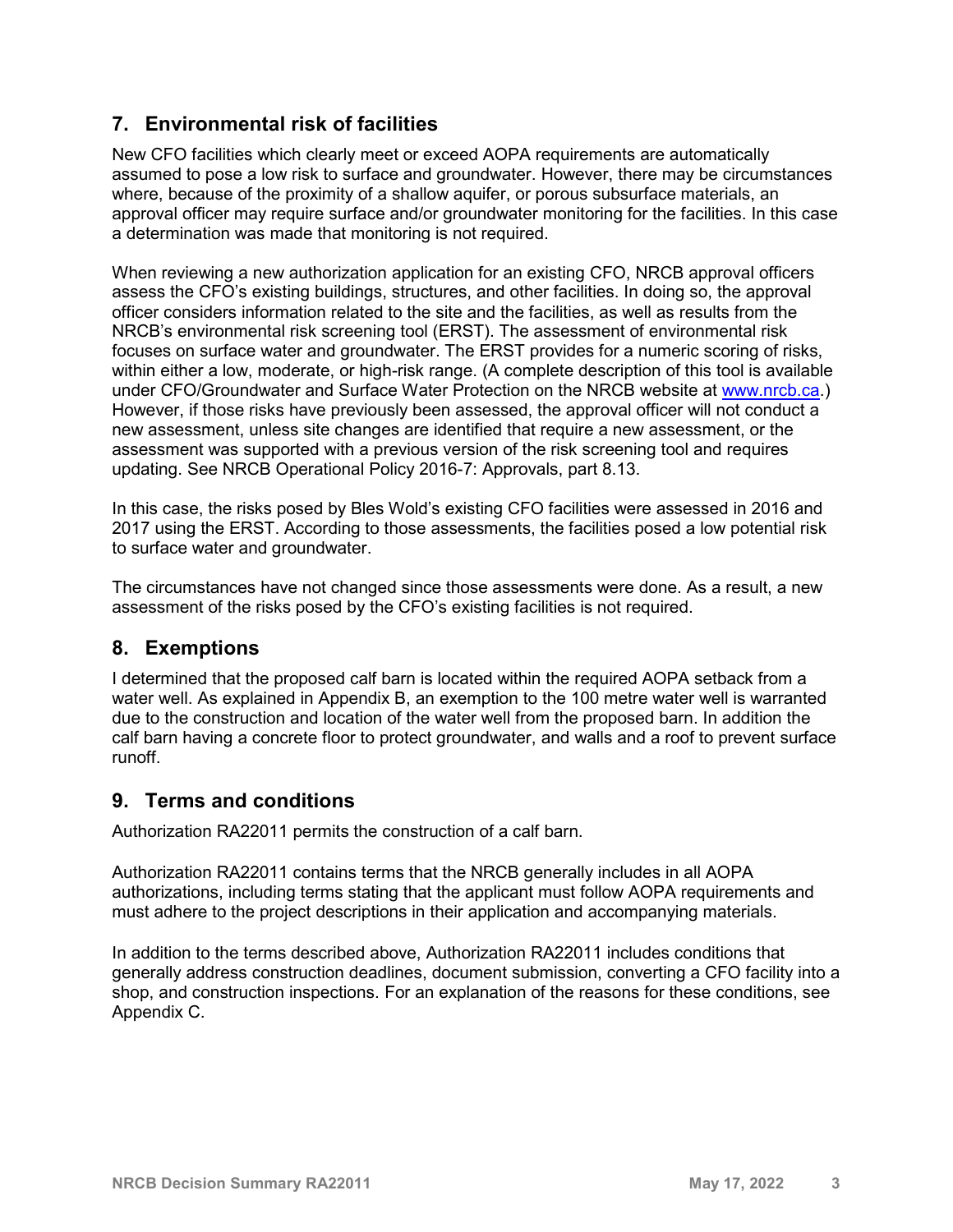### **10. Conclusion**

Authorization RA22011 is issued for the reasons provided above, in the attached appendices, and in Technical Document RA22011.

Authorization RA22011 must be read in conjunction with NRCB issued Approval RA17060 which remains in effect.

May 17, 2022

(original signed) Francisco Echegaray, P.Ag. Approval Officer

### **Appendices:**

- A. Consistency with the municipal development plan
- B. Exemption from water well setbacks
- C. Explanation of conditions in Authorization RA22011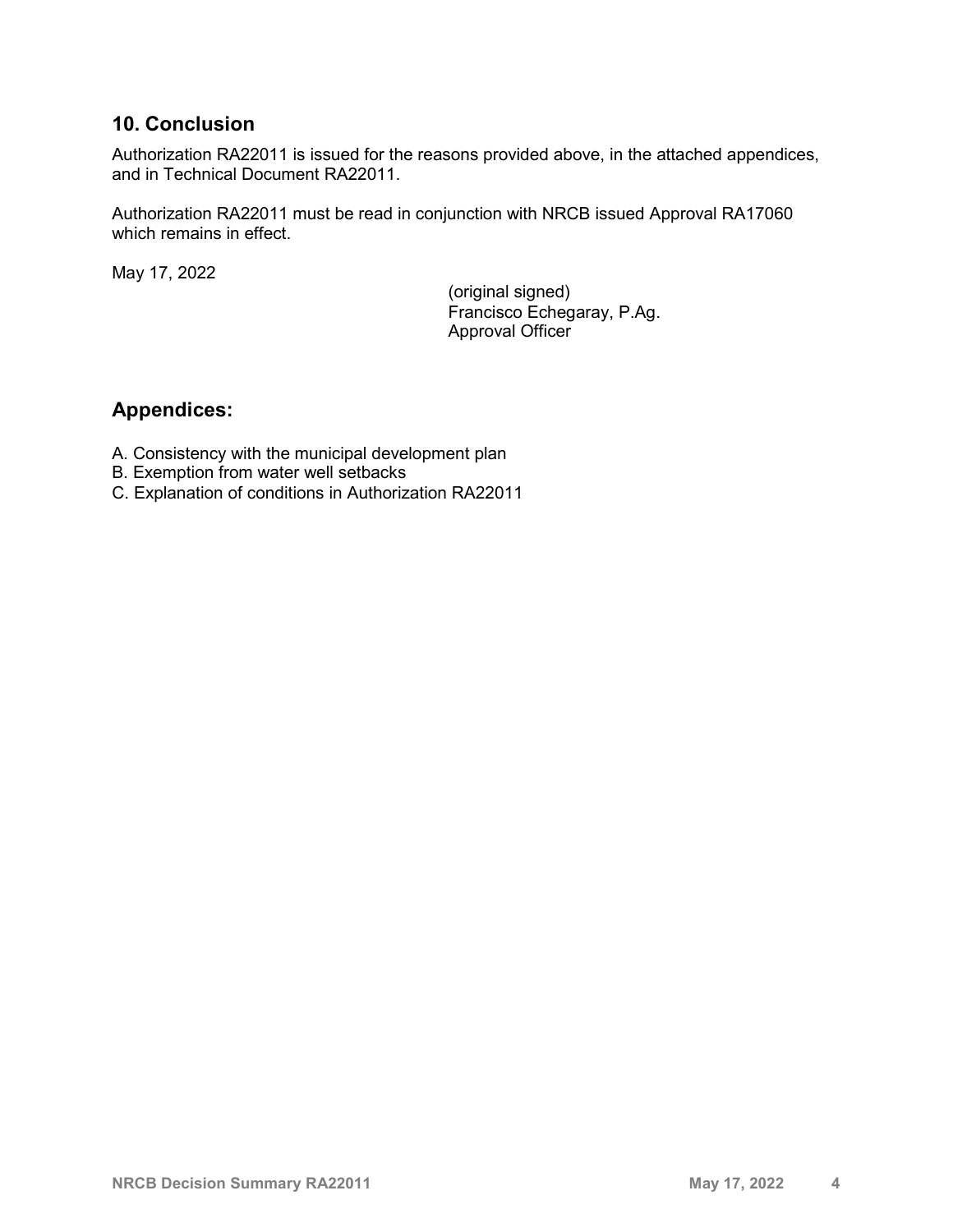### **APPENDIX A: Consistency with the municipal development plan**

Under section 22 of AOPA, an approval officer may only approve an application for an authorization or amendment of an authorization if the approval officer holds the opinion that the application is consistent with the "land use provisions" of the applicable municipal development plan (MDP).

This does not mean consistency with the entire MDP. In general, "land use provisions" cover MDP policies that provide generic directions about the acceptability of various land uses in specific areas.

Conversely, "land use provisions" do not call for discretionary judgements relating to the acceptability of a given confined feeding operation (CFO) development. Similarly, section 22(2.1) of the act precludes approval officers from considering MDP provisions "respecting tests or conditions related to the construction of or the site" of a CFO or manure storage facility, or regarding the land application of manure. (These types of MDP provisions are commonly referred to as MDP "tests or conditions.") "Land use provisions" also do not impose procedural requirements on the NRCB. (See NRCB Operational Policy 2016-7: Approvals, part 8.2.5.)

Bles Wold's CFO is located in Lacombe County and is therefore subject to that county's MDP. Lacombe County adopted the latest revision to this plan on April 8, 2021, under Bylaw 1238/17. As relevant here:

Section 3.3.1 states that "All lands in the County shall be deemed to be agricultural lands unless otherwise designated by the Municipal Development Plan, an approved statutory or nonstatutory plan, the Land Use Bylaw, or provincial legislation."

I consider this section to be a procedural in nature and not a valid land use provision. However, it does provide insight for the interpretation of the remaining portions of the MDP and land use bylaw (LUB).

Section 3.9.1 of the county's MDP states that the "County shall provide input on applications for confined feeding operations to the Natural Resources Conservation Board (NRCB) under the *Agricultural Operations Practices Act*. The county's support is subject to the following:

a) No new confined feeding operation shall be permitted less than 1.6 kilometres (1 mile) from the boundary of:

- i) a town, village, summer village or hamlet;
- ii) an area developed or designated for multi-lot residential use; or
- iii) a provincial or municipal park or recreation area, or other area used or intended to be used for a recreational facility development,

except that where provincial regulations require a larger setback distance, that distance shall apply.

Further restriction on the development of confined feeding operations may apply as directed by an Intermunicipal Development Plan or other local plan approved by Council."

Bles Wold's application is for the construction of a new calf barn at an existing CFO; regardless the CFO is located outside any of these 1.6 km setbacks.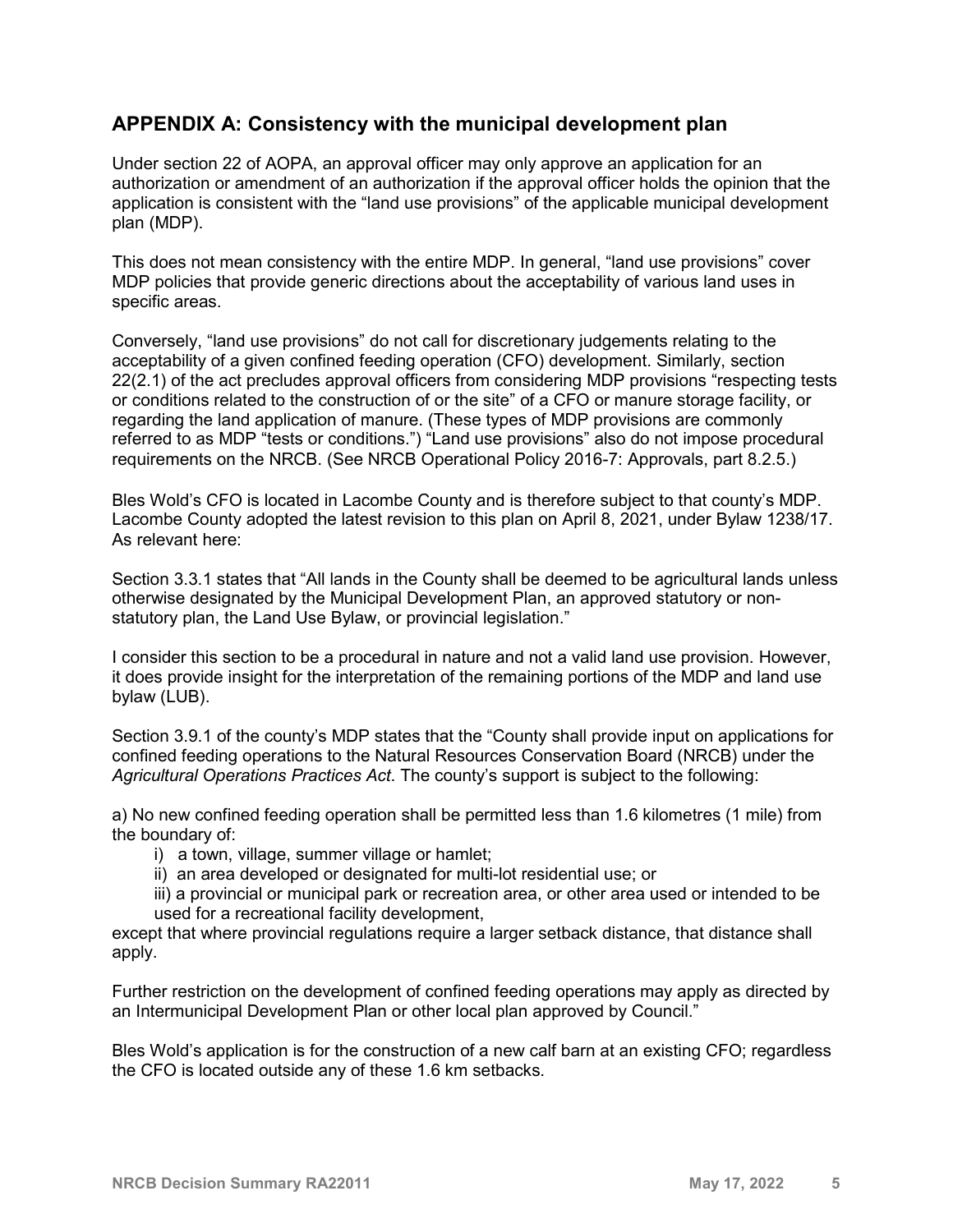As for section 3.9.1's reference to intermunicipal development plans (IDP) or other plans approved by the county's council, this CFO is not located within land identified as part an IDP or any other plans.

For these reasons, I conclude that the application is consistent with the land use provisions of Lacombe County's MDP. This conclusion is consistent with the county's written response to the application.

In my view, under sections 1.3.4 and 3.3, the MDP clearly intends to incorporate Lacombe County's LUB #1237/17 (see NRCB Operational Policy 2016-7: *Approvals*, part 8.2.3). Accordingly, I considered the LUB.

Under that bylaw, the subject land is currently zoned as Agricultural "A" District. CFOs are not listed as either a permitted or discretionary use within that zoning category. However, section 3.2(2)(j) of the LUB states that CFOs do not require a development permit. I interpret this provision as meaning either that the county intended CFOs to have the same effective status as listed permitted uses, or that the county simply does not intend to address CFOs in its LUB (given that the NRCB's permitting role since AOPA came into effect in 2002). Under either interpretation, the CFO does not conflict with the LUB.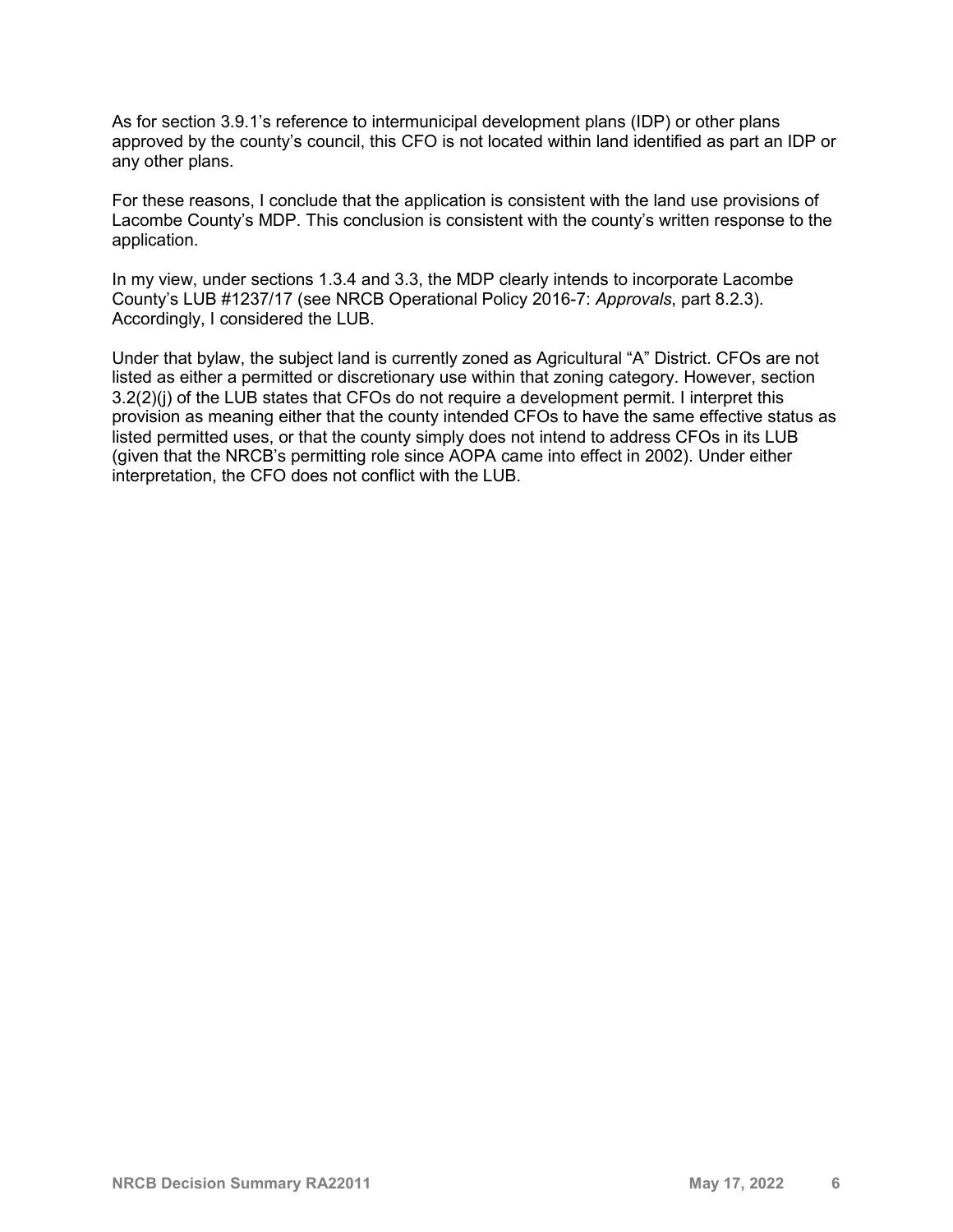### **APPENDIX B: Exemption from water well setbacks**

#### **Water Well Considerations**

The proposed calf barn is to be located less than 100 m from a water well. During a site visit I have confirmed that one water well is located approximately 20 m from it. This is in conflict with the section 7(1)(b) of the *Standards and Administration Regulation* (SAR) under AOPA.

Section 7(2), however, allows for exemptions if, before construction, the applicant can demonstrate that the aquifer into which the water well is drilled is not likely to be contaminated by the manure storage facility (MSF)/manure collection area (MCA), and, if required, a groundwater monitoring program is implemented.

The potential risks of direct aquifer contamination from the MSF/MCA are presumed to be low if the applicant's proposed MSF/MCA meets AOPA's technical requirements to control runoff and leakage. Approval officers also assess whether the water well itself could act as a conduit for aquifer contamination.

In this case, I felt the following factors were relevant to determine the risk of aquifer contamination via the water well:

- a. How the well was constructed
- b. Whether the well is being properly maintained
- c. The distance between the well and the proposed MSF/MCA
- d. Whether the well is up- or down-gradient from the MSF/MCA and whether this gradient is a reasonable indication of the direction of surface and groundwater flow between the two **structures**

These presumptions and considerations are based on NRCB Operational Policy 2016-7: Approvals, part 8.7.1.

The water well:

Based on information provided by the applicant and from the Alberta Environment and Parks (AEP) water well database, the water well located approximately 20 m south of the proposed barn is likely AEP water well ID #1035024. This well is reported to have been installed in 2003 and has a perforated or screened zone from 45.1 m to 54.9 m below ground level across stratigraphy. The well has an above ground casing. This well is used for non-domestic purposes. The well's log identifies protective layer or layers from ground surface to 6.7 m below ground level. The well has a driven seal from ground surface to 37.2 m below ground level. The well appeared to be in good condition at the time of my site inspection and its casing was protected by a welded steel cage. The well is up-gradient from the CFO and MCF.

The NRCB has developed a "water well exemption screening tool," based on the factors listed above, to help approval officers assess the groundwater risks associated with a nearby water well $1$ 

i<br>I

<span id="page-6-0"></span><sup>1.</sup> A complete description of this tool is available under CFO/Groundwater and Surface Water Protection on the NRCB website at [www.nrcb.ca.](http://www.nrcb.ca/)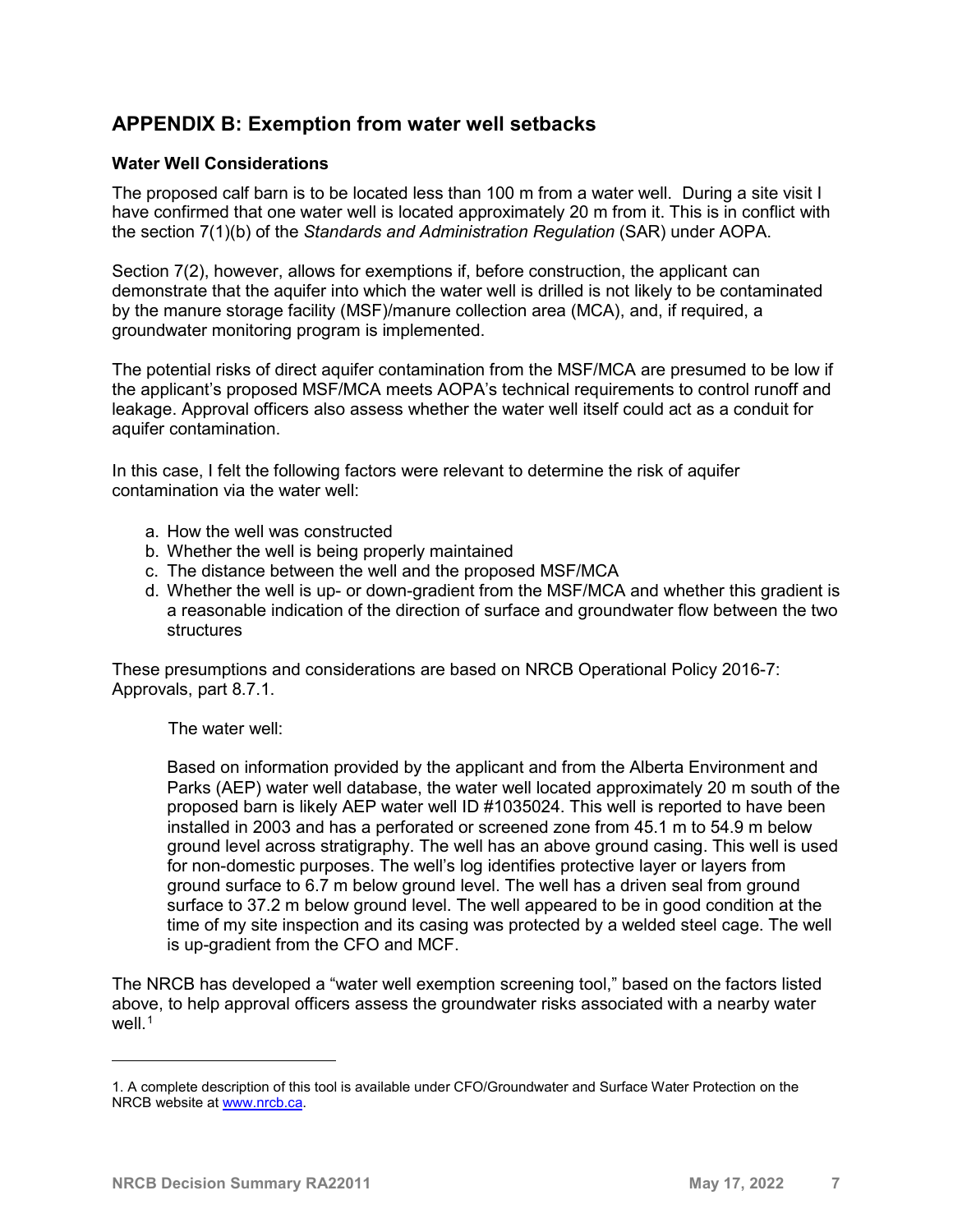In this case, the results of the water well exemption screening tool suggest that an exemption is likely as seen in Technical Document RA22011. Additionally, a groundwater monitoring program for the water wells, within 100 metres of the CFO facilities, was included as a condition under Approval RA17060. That condition is still in effect.